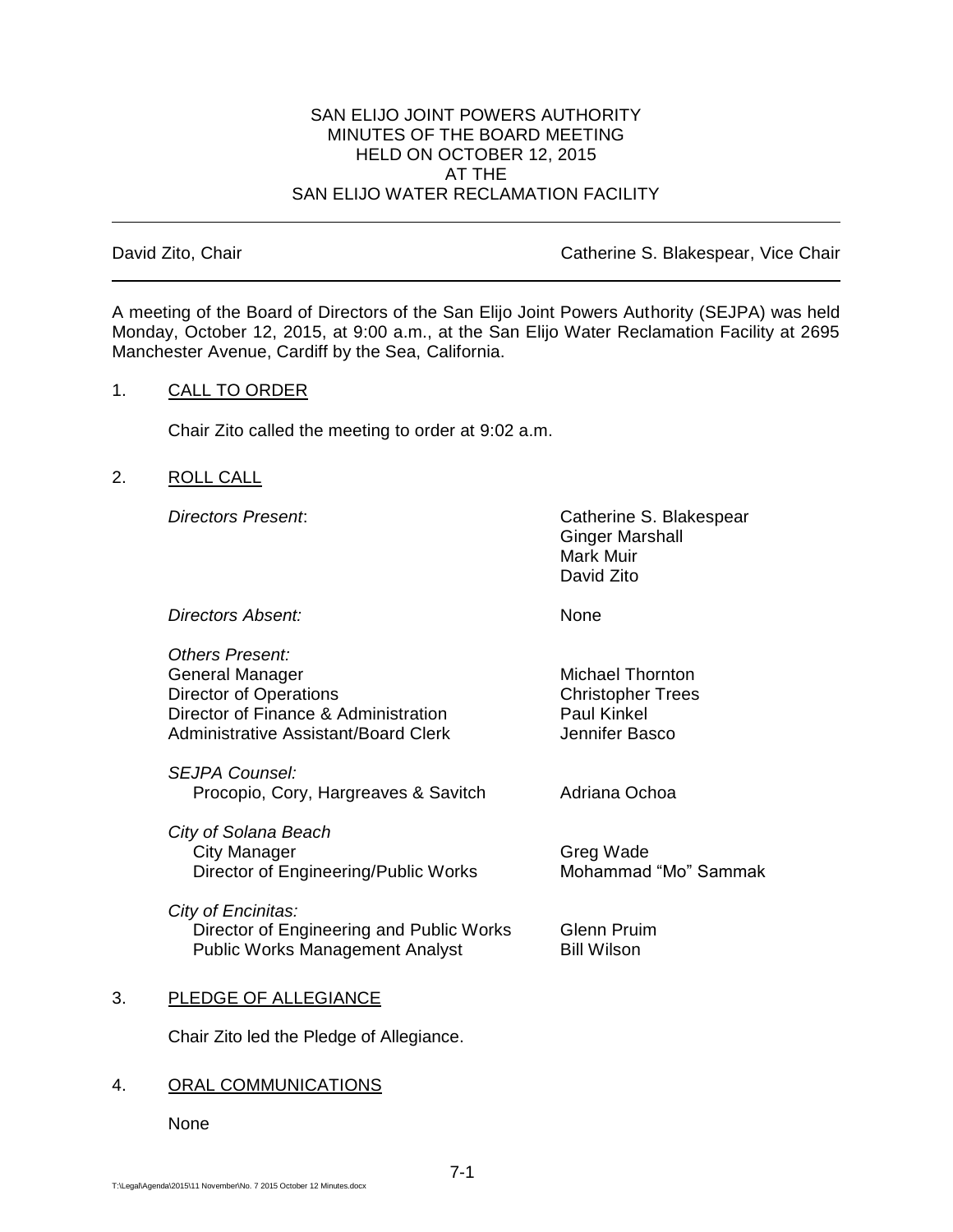## 5. PRESENTATION OF AWARDS

Chair Zito recognized General Manager Michael Thornton for 15 years of service to the agency.

#### 6. CONSENT CALENDAR

Moved by Board Member Muir and seconded by Board Member Marshall to approve the Consent Calendar.

Motion carried with unanimous vote of approval.

Consent Calendar:

| Agenda Item No. 7  | Approval of Minutes for the September 14, 2015 meeting                                                                                                              |
|--------------------|---------------------------------------------------------------------------------------------------------------------------------------------------------------------|
| Agenda Item No. 8  | Approval for Payment of Warrants<br>Monthly<br>and<br><b>Investment Report</b>                                                                                      |
| Agenda Item No. 9  | San Elijo Water Reclamation Facility Treated Effluent<br>Flows – Monthly Report                                                                                     |
| Agenda Item No. 10 | San Elijo Joint Powers Authority Recycled Water Program<br>- Monthly Report                                                                                         |
| Agenda Item No. 11 | Acceptance of Completion – Construction Contract for the<br>San Elijo Water Reclamation Facility and San Elijo Hills<br><b>Pump Station Emergency Power Project</b> |
| Agenda Item No. 12 | Acceptance of Completion – Construction Contract for the<br>Shaftless Screw Conveyor Project for the San Elijo Water<br><b>Reclamation Facility</b>                 |
| Agenda Item No. 13 | Professional Services Contract for Blower Replacement<br>Project                                                                                                    |

## 14. ITEMS REMOVED FROM CONSENT CALENDAR

None

#### 15. CONSOLIDATION EVALUATION REQUEST – SAN ELIJO JOINT POWERS AUTHORITY (SEJPA) AND ENCINA WASTEWATER AUTHORITY (EWA)

General Manager Thornton updated the Board of Directors on the SEJPA/EWA consolidation evaluation request, which was discussed by EWA at the October 6, 2015 member managers meeting. Mr. Thornton stated that there were some concerns expressed at the member managers meeting. Board Member Muir suggested collaborative agreements may be a better first step towards consolidation. The General Manager stated that he will approach EWA again to clarify that the initial step being proposed is with cooperative agreements between the agencies, similar to the Employee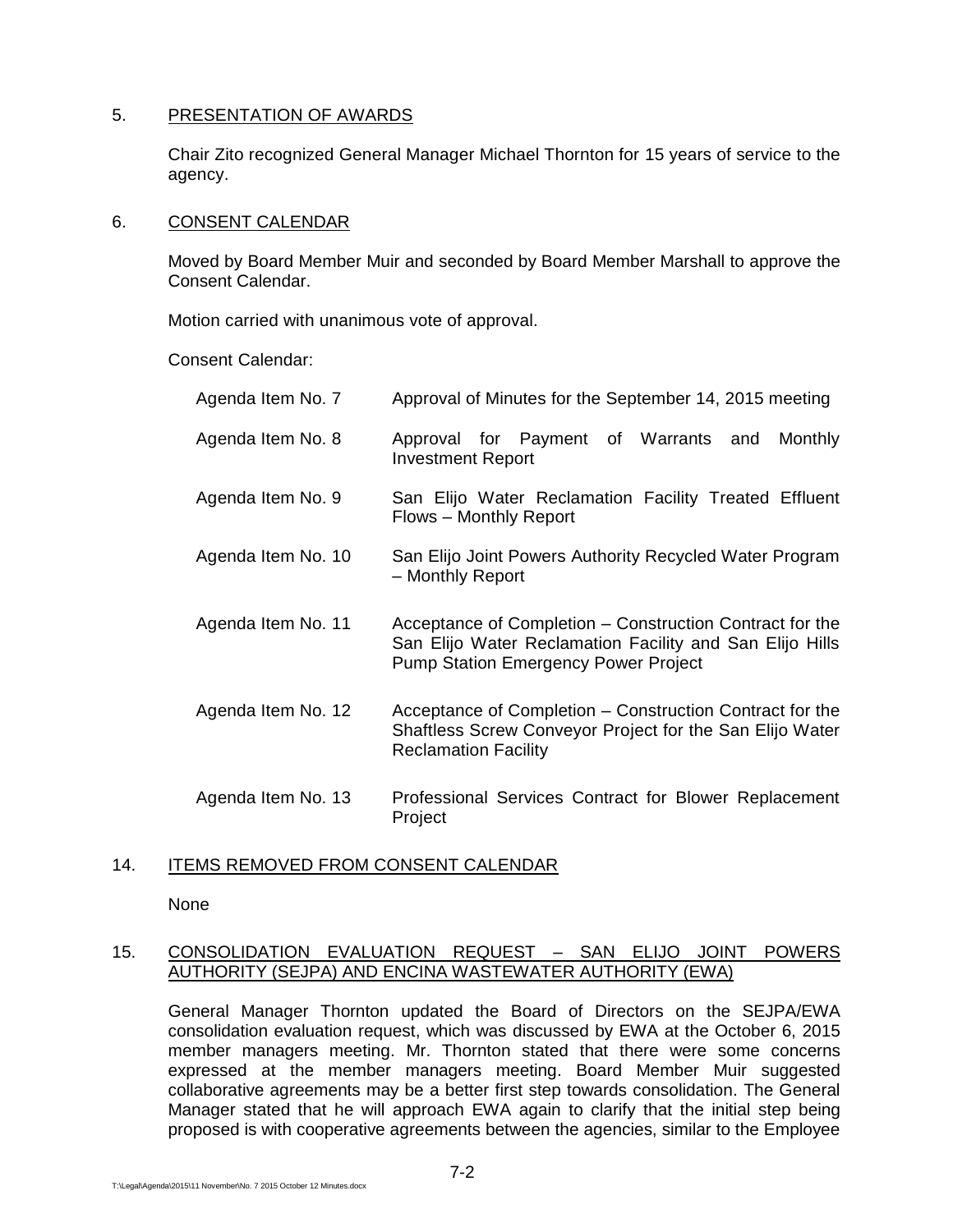Leasing Agreement, that have the potential for creating win-win results. Staff will examine possible areas of collaboration between the agencies and discuss them with the Board of Directors at a future meeting.

#### 16. BUILDING IMPROVEMENT PROGRAM

General Manager Thornton provided an update and summary of proposed next steps for the building improvement program. He noted that from the last Board meeting, critical items that should be addressed includes seismic deficiencies, site security and access control, improving public and ADA access, eliminate health and safety risks, improving the fire suppression system, and upgrading specific areas including the process control room, IT infrastructure, laboratory, and constructing additional office space.

Mr. Thornton stated that staff will focus on being cost conscious and will review the initial conceptual design for areas of cost reductions. Specific attention will be given to addressing the identified code and safety issues. After a brief discussion, all parties agreed that due to the level of deficiencies identified, the Administration Building must be relocated or combined with another option. Mr. Thornton also stated that there could be an opportunity to develop a building design that could provide lease tenant space. He stated that the location of the San Elijo Water Reclamation Facility (SEWRF) is attractive to engineering and water research firms. Mr. Thornton reported that he will examine this option as means of creating revenues to support the building program and reduce the financial impact to the ratepayers. Mr. Thornton also noted that the Caltrans North Corridor Project will likely impact the SEWRF site and can create opportunities for cost sharing site improvements. Two significant topics are the proposed bike path along the west side of the SEWRF property and a new roundabout located on Manchester at the entrance to the SEWRF. Staff is working with the Caltrans' project team to create winwin solutions for both agencies.

#### 17. SAN ELIJO JOINT POWERS AUTHORITY END OF YEAR REVIEW OF THE FISCAL YEAR 2014-15 FINANCIAL STATEMENT EXPENSES

Paul Kinkel, Director of Finance and Administration provided a financial review for Fiscal Year 2014-15. Overall, the SEJPA was below budget by \$154,806 or 2.9% for all programs. Wastewater Treatment, Pump Stations, Ocean Outfall, and Storm Water programs were under budget by \$211,800 or 5.0%. The Reclaimed Water program, which is funded through the sale of recycled water, experienced significant sales growth in Fiscal Year 2014-15 and revenues exceeded budget by \$222,116 or 9.6%. The Reclaimed Water program expenses exceeded budget by \$56,994 or 5.1%. SEJPA was also able to proactively pay down CalPERS unfunded pension costs by \$125,000.

No action required. This memorandum was submitted for information only.

## 18. GENERAL MANAGER'S REPORT

None

## 19. GENERAL COUNSEL'S REPORT

None